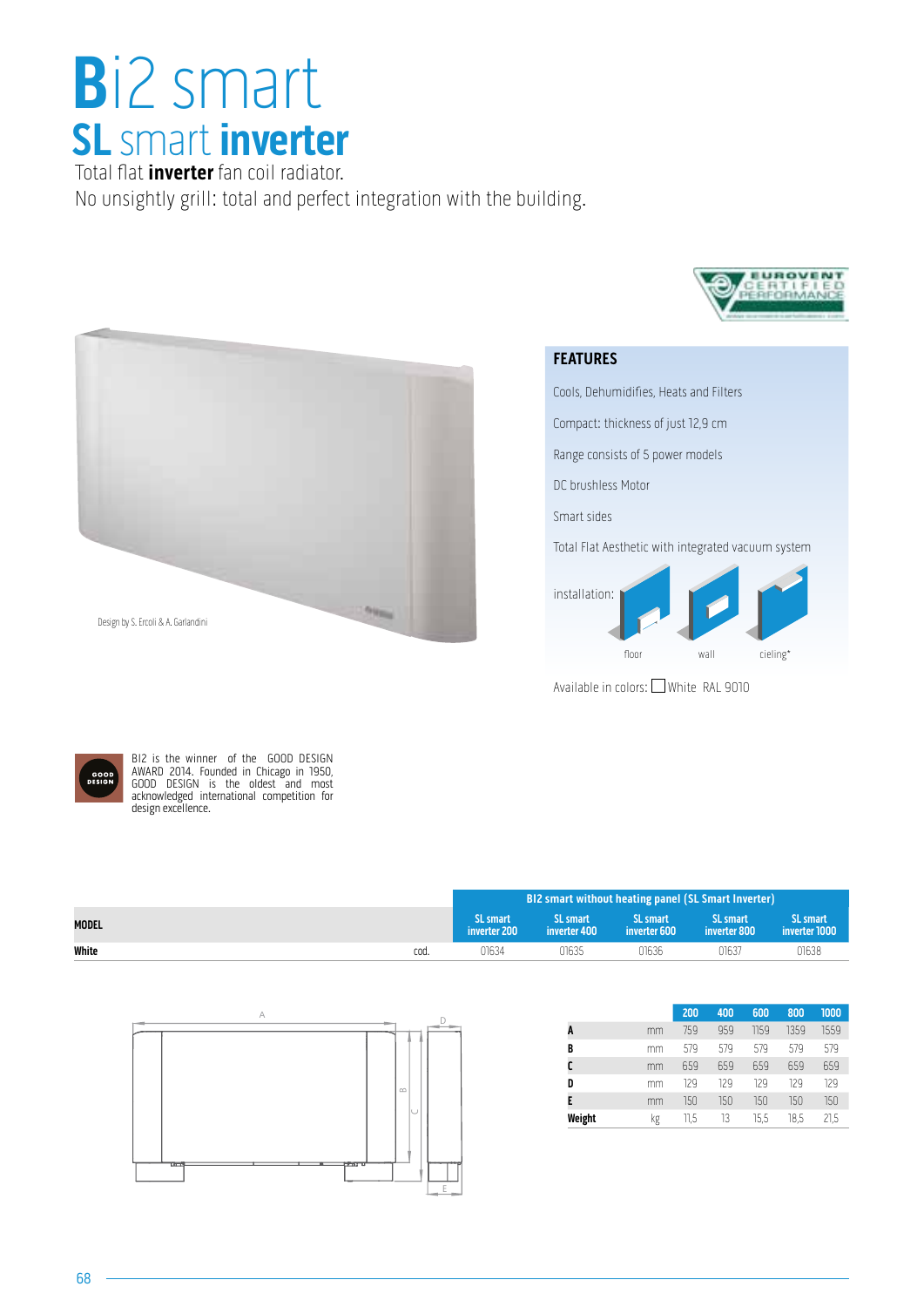**SiOS**

**VMC**





|                                |     |           | <b>BI2 SL smart inverter</b> |              |              |              |              |
|--------------------------------|-----|-----------|------------------------------|--------------|--------------|--------------|--------------|
| <b>MODEL</b>                   |     |           | 200                          | 400          | 600          | 800          | 1000         |
| Total cooling capacity (a)     | (E) | <b>kW</b> | 0,82                         | 1,74         | 2,54         | 3,29         | 3,78         |
| Sensible cooling capacity (a)  | (E) | kW        | 0,64                         | 1,25         | 1,94         | 2,54         | 2,98         |
| Water flow rate (a)            |     | It/h      | 142                          | 302          | 446          | 573          | 655          |
| Water pressure loss (a)        | (E) | kPa       | 13,1                         | 8,2          | 19           | 18,7         | 18,2         |
| Heating capacity (50°C) (b)    | (E) | kW        | 1,05                         | 2,31         | 3,12         | 4,10         | 4,67         |
| Water flow rate (50°C) (b)     |     | It/h      | 142                          | 302          | 446          | 573          | 655          |
| Water pressure loss (50°C) (b) | (E) | kPa       | 10,9                         | 6,8          | 15,8         | 15,5         | 15,1         |
| Heating capacity (70°C) (c)    |     | kW        | 1,77                         | 3,88         | 5,21         | 6,88         | 7,83         |
| Water flow rate (70°C) (c)     |     | It/h      | 152                          | 334          | 448          | 592          | 673          |
| Water pressure loss (70°C) (c) |     | kPa       | 10,9                         | 7,0          | 74,3         | 12,7         | 12,5         |
| <b>Battery water capacity</b>  |     |           | 0,47                         | 0,8          | 1,13         | 1,46         | 7.8          |
| Maximum operating pressure     |     | bar       | 70                           | 10           | 10           | 10           | 10           |
| <b>Water connections</b>       |     | inches    | Eurocone 3/4                 | Eurocone 3/4 | Eurocone 3/4 | Eurocone 3/4 | Eurocone 3/4 |
| Air flow min (d)               |     | $m^3/h$   | 100                          | 170          | 180          | 370          | 420          |
| Air flow max (d)               |     | $m^3/h$   | 160                          | 320          | 460          | 575          | 650          |
| Absorbed power min             | (E) | W         | 5                            | 6            | 7            | 8            | 9            |
| Absorbed power max             | (E) | W         | $\overline{\phantom{a}}$     | 19           | 20           | 24           | 27           |
| Sound power min Lw             | (E) | dB(A)     | 38                           | 39           | 41           | 42           | 42           |
| Sound power max Lw             | (E) | dB(A)     | 52                           | 53           | 53           | 54           | 54           |
| Sound pressure (f)             |     | dB(A)     | 34                           | 36           | 37           | 35           | 38           |
| <b>Electrical supply</b>       |     | V/ph/Hz   | 230/1/50                     | 230/1/50     | 230/1/50     | 230/1/50     | 230/1/50     |

- **(a)** Water temperature in battery inlet 7°C, water temperature in battery outlet 12°C, ambient air temperature 27°C b.s. and 19°C b.u.
- **(b)** Water temperature in battery inlet 50°C, water flow in cooling + panel, inlet ambient air temperature 20°C
- **(c)** Water temperature in battery inlet 70°C, water temperature in battery outlet 60°C, ambient air temperature inlet 20°C
- **(d)** Air flow measured with clean filters
- **(E)** Eurovent certificate
- **(f)** Sound pressure measured at 1,5 m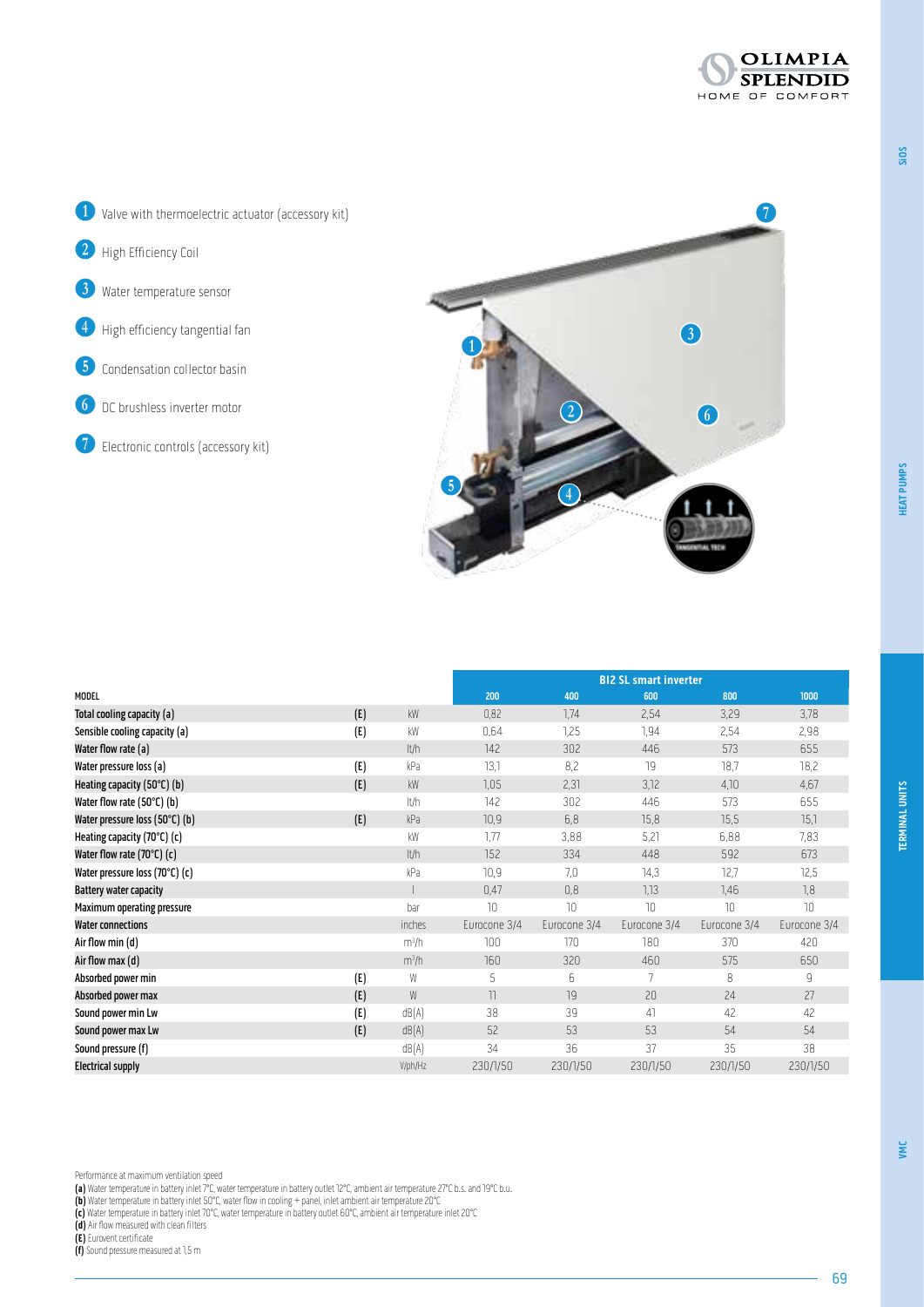## **A**CCESSORIES **SL** smart **inverter**

|                  |                                                                    | <b>CODE</b>                         | <b>DESCRIPTION</b>                                                                                                                                                                                                                                                                                                                                                                                                                                                                                                                                                                                                                                                                     | <b>COMPATIBILITY</b>           |
|------------------|--------------------------------------------------------------------|-------------------------------------|----------------------------------------------------------------------------------------------------------------------------------------------------------------------------------------------------------------------------------------------------------------------------------------------------------------------------------------------------------------------------------------------------------------------------------------------------------------------------------------------------------------------------------------------------------------------------------------------------------------------------------------------------------------------------------------|--------------------------------|
|                  |                                                                    | B0673                               | <b>Built-in</b> electronic autonomous control kit.<br>Control with adjustable thermostat, fan speed selection (summer, winter,<br>automatic) and<br>ventilation program (minimum, maximum, night, modulated) and minimum<br>water sensor function. It has an inlet for the presence sensor connection, and two<br>230VAC outlets for the control of 2 solenoid valves.                                                                                                                                                                                                                                                                                                                 |                                |
| ON BOARD CONTROL |                                                                    | <b>B0828</b>                        | Touch flat design built-in control kit.<br>Back-lit display with desired temperature visualization, real-touch switches, mode<br>of operation and fan speed selection. Control with adjustable thermostat, fan spe-<br>ed selection (summer, winter, automatic) and ventilation program (silent, auto,<br>maximum, night) and minimum water sensor function. It has an inlet for the pre-<br>sence sensor contact connection, a 230VAC outlet for the solenoid valve control.<br>Remote control provided.<br>Can be remote controlled via a combination of keys for connection with Modbus<br>RS485 protocol.<br>Command pre-configured on the machine (cannot be ordered separately). | B0736<br>My Home by<br>btıcıno |
|                  |                                                                    | <b>B0756</b>                        | Control kit for remotization for the management and control through analogic<br>inlet 0-10V or contacts. It has a 230VAC outlet for the control of one solenoid<br>valve and a water sensor inlet with minimum temperature sensor function (in<br>the contact mode)                                                                                                                                                                                                                                                                                                                                                                                                                    | B0151<br>B0152                 |
|                  |                                                                    | B0151<br><b>PHASE</b><br><b>OUT</b> | Wall control kit with thermostat, summer/winter selector and speed switch.<br>Wall thermostat with room sensor, On-Off switch, three-speed fan and summer/win-<br>ter selector. Temperature range setting from 5 ° C to 30 ° C. 230 V supply. It has two<br>230VAC hot water and cold water solenoid outlets and an inlet water temperature<br>sensor.                                                                                                                                                                                                                                                                                                                                 | B0756                          |
| REMOTE CONTROL   |                                                                    | <b>B0152</b>                        | <b>Recessed control kit</b> LCD with ambient sensor and thermostat, summer/winter<br>selector and speed switch. Electronic recessed thermostat with ambient sensor,<br>On-Off switch, fan speed selector (min, med, max and auto), ambient temperature,<br>minimum water sensor<br>mode and summer/winter selector. Temperature range setting from 5 ° C to 30<br>$^{\circ}$ C.<br>230 V supply.                                                                                                                                                                                                                                                                                       | B0756                          |
|                  |                                                                    | B0736                               | LCD wall clock thermostat remote control kit<br>Programmable wall LCD thermostat control for MODBUS connection, RS485.<br>Ability to control up to 30 units. Desired temperature selection, operation mode,<br>fan speed, manual/programmable thermostat. Room sensor inserted in control.<br>Backlit LCD. Presence contact input. The control is equipped with a 230/12VAC<br>double insulation power transformer and a buffer battery. Wall installation with<br>center to center distance compatible with standard recessed mounting box 503.                                                                                                                                       | B0828                          |
|                  | <b>Addressing for Bticino</b><br>management and AQUADUE<br>Control | <b>INDRZ</b>                        | Mandatory factory addressing of the remote control kits in the case of remote mana-<br>gement via Modbus connection with AQUADUE Control or Bticino MYHome                                                                                                                                                                                                                                                                                                                                                                                                                                                                                                                             |                                |